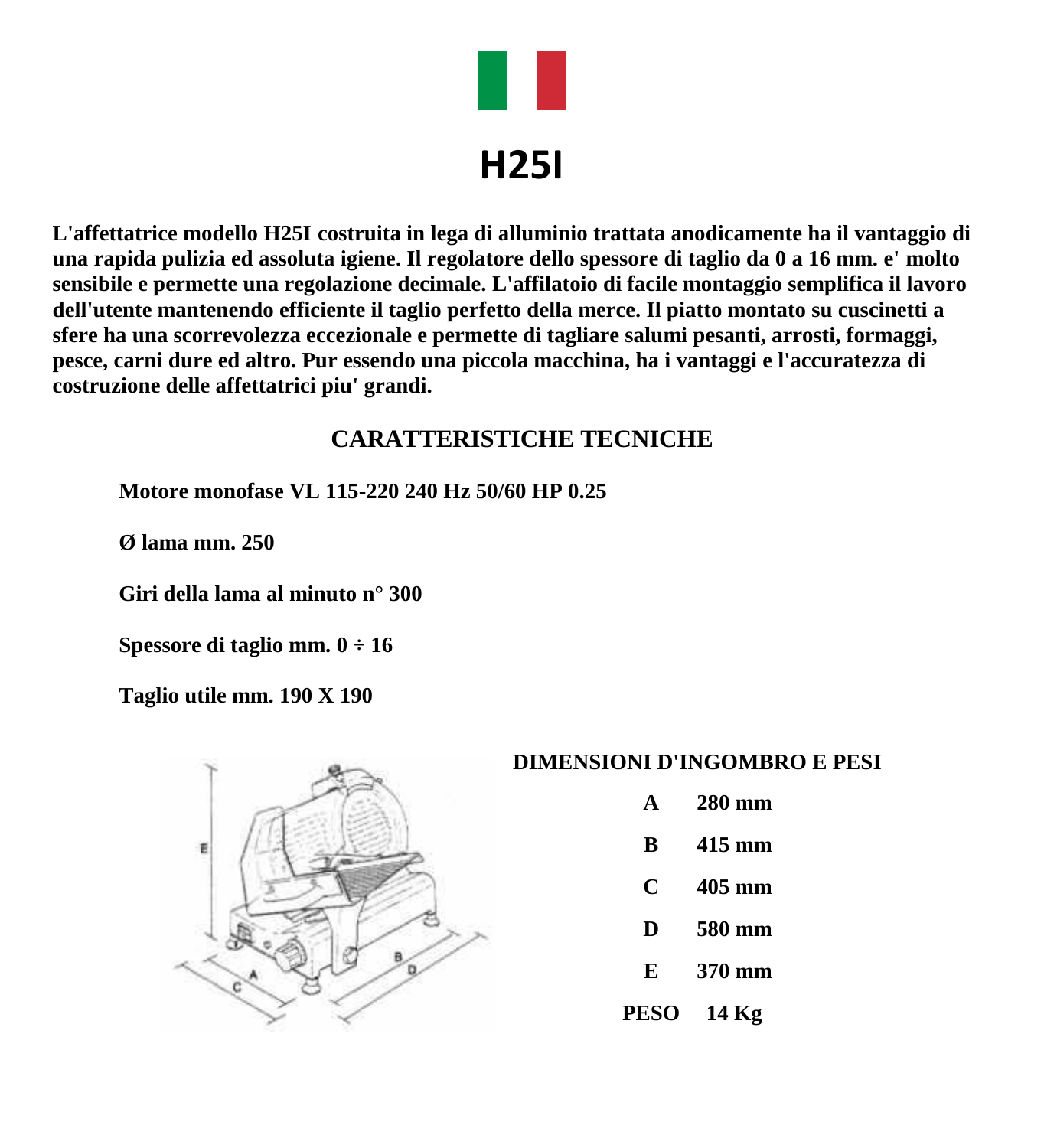

**The slicing machine mod. H25I, made of oxidised aluminium alloy, has the advantage of an easy cleaning and is very hygienic. The cutting thickness from 0 to 16 mm., with lighted adjusting knob, is very sensitive and allow you even a decimal adjustement. The easy and precise sharpening set makes the work of the users easiers by keeping the edge of the blade always sharp, for a very good cut of food. The carriage, running on ball bearings, has an exceptional fluency and you can cut also heavy sausages, roastbeef, cheese, fish, hard meat. Trought this is a small slicer, it has all the advantages and the features of the big slicers.**

## **TECHNICAL SPECIFICATIONS**

**Single phase motor V 115-220 240 Hz 50/60 HP 0.25**

**Blade Ø mm. 250**

**R.p.m. of the blade 300**

**Thickness mm. 0 ÷ 16**

**Utilizable cutting mm. 190 X 190**



#### **OVERALL DIMENSIONS AND WEIGHT**

- **A 280 mm**
- **B 415 mm**
- **C 405 mm**
- 
- **D 580 mm**
- **E 370 mm**
- **WEIGHT 14 Kg**